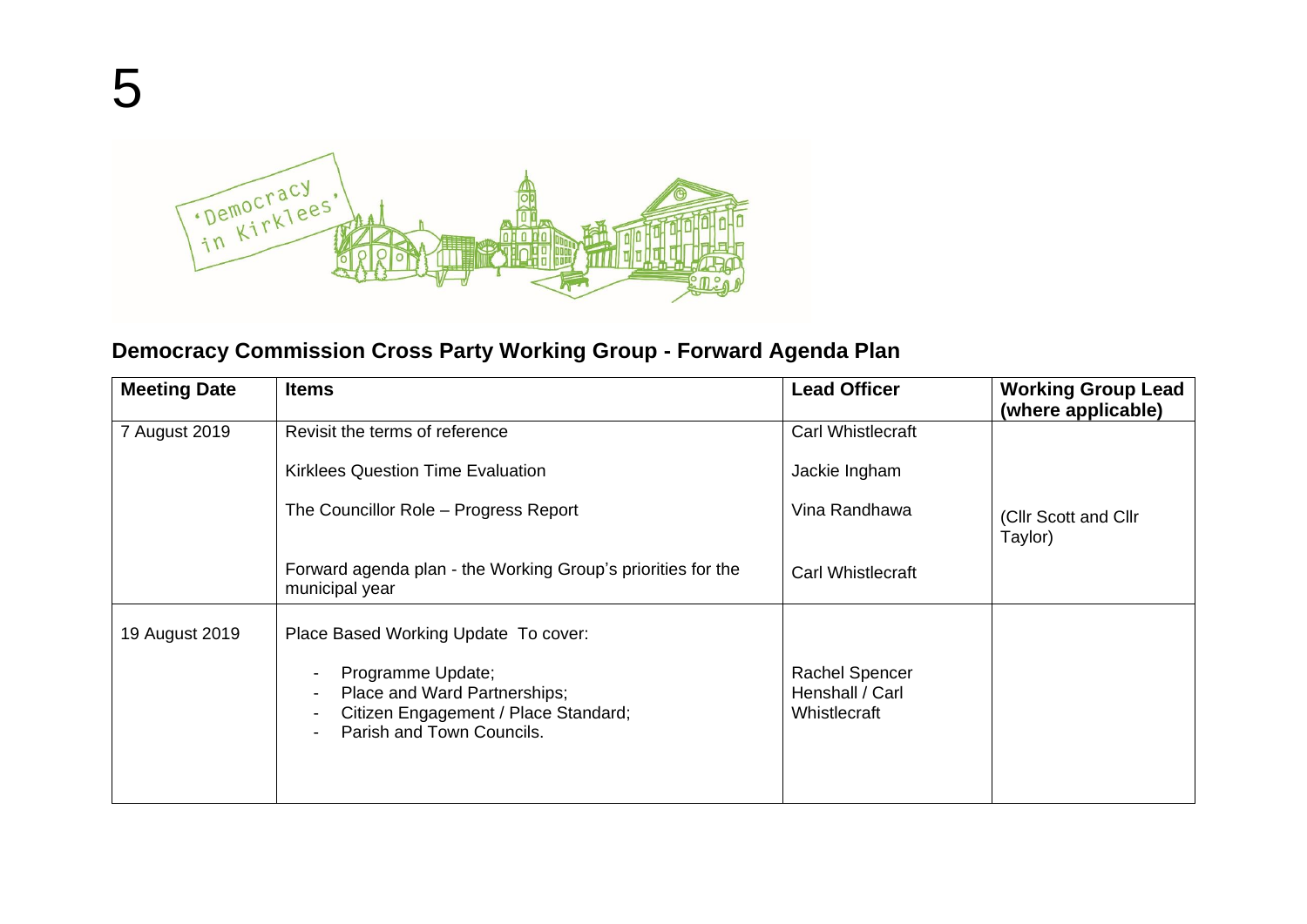| 30 September<br>2019 | Programme Update                                           | Carl Whistlecraft / David<br><b>Bundy</b> |                                  |
|----------------------|------------------------------------------------------------|-------------------------------------------|----------------------------------|
|                      | Citizen Engagement and Place Standard - Progress Report    | Vina Randhawa                             |                                  |
|                      | Opening Up our Meetings / Exploring Webcasting Capability  | Diane Sims and Spencer<br>Wilson          |                                  |
|                      | Regional Devolution - Progress Report                      | <b>Nick Howe</b>                          |                                  |
|                      | Networked Councillors - Progress Report                    | <b>Diane Sims</b>                         | (Cllr Cooper and Cllr<br>Walker) |
|                      | <b>Officer / Cllr Protocol</b>                             | <b>Carl Whistlecraft</b>                  |                                  |
| 11 November 2019     | Improving Electoral Registration - - Progress Report       | <b>Sharon Salvanos</b>                    |                                  |
|                      | Supporting the Councillor Role - Progress Report           | Deborah Nicholson and<br>Vina Randhawa    | (Cllr Scott and Cllr<br>Taylor)  |
|                      | Councillors at the Heart of the Organisation               | Carl Whistlecraft /<br>Deborah Nicholson  |                                  |
|                      | Democratic Content and Citizen Awareness - Progress Report | Penny Bunker / Diane<br><b>Sims</b>       |                                  |
| 16 December 2019     | Programme Update                                           | Carl Whistlecraft / David<br><b>Bundy</b> |                                  |
|                      | Civic Pathways - Progress Report                           | Vina Randhawa                             |                                  |
|                      | Social Value and Business Citizenship                      | David Bundy                               |                                  |
|                      | Local media in civic society                               | Mark McAdam                               |                                  |